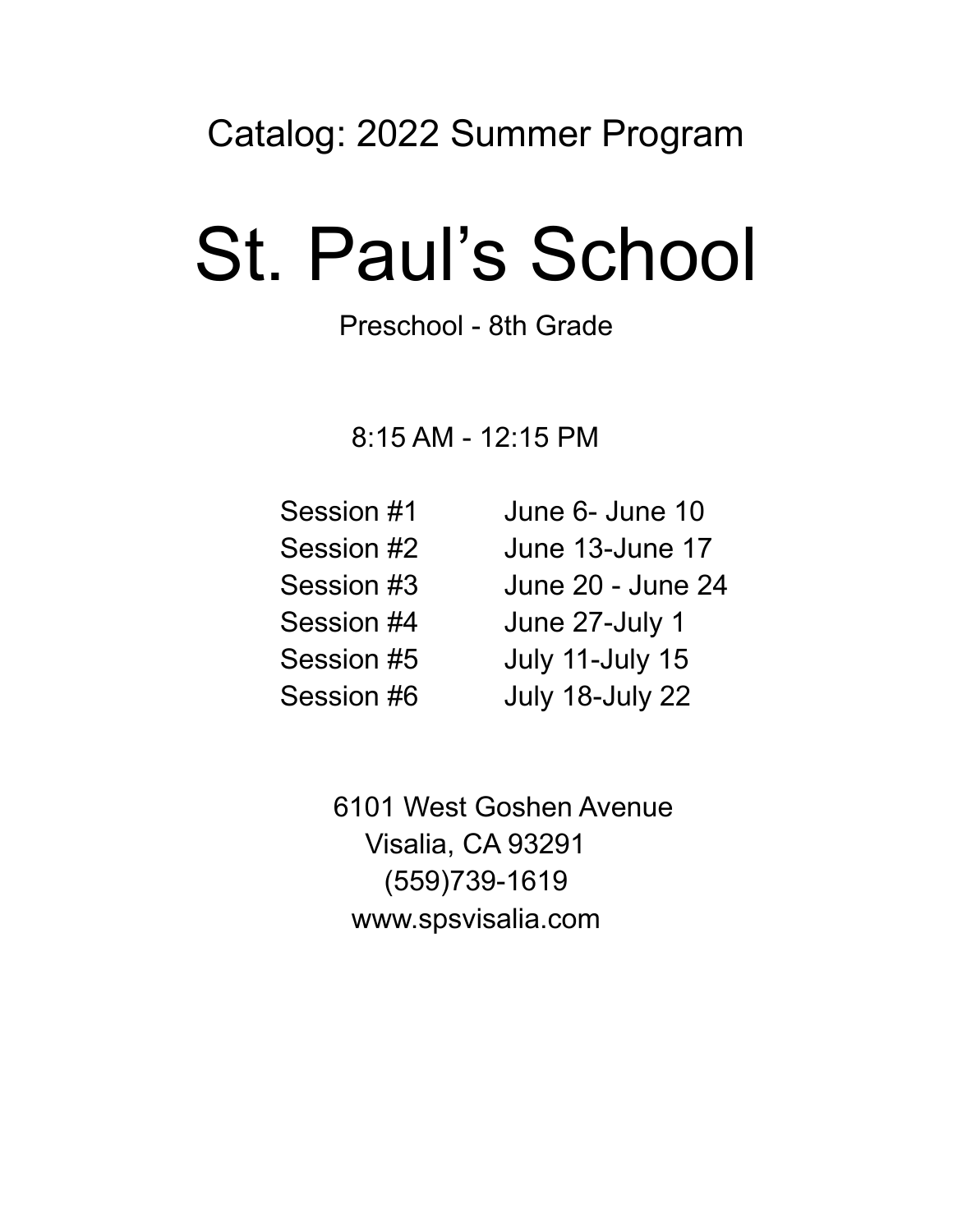#### **Location:**

St. Paul's School 6101 W. Goshen Visalia, CA 93291 (559) 739-1619 [www.spsvisalia.com](http://www.spsvisalia.com)

#### **Dates:**

Session 1: June 6-June 10 Session 2: June 13-June 17 Session 3: June 20-June 24 Session 4: June 27-July 1 Session 5: July 11-July 15 Session 6: July 18-July 22

**Class Hours:** 8:15 a.m. - 12:15 p.m.

For registration information, please contact the school office at (559) 739-1619 or email summerschool@spsvisalia.com

**Tuition:** Cost is \$125 per one-week session with a 50% deposit required. (If you sign up for all six sessions, the cost is \$750 with a deposit of \$375.) Payments can be mailed in or dropped off at the school office (cash or check only).

#### **\*\*\*\*Deposit is non-refundable**

**Snack Bar Available:** Kindergarten - Eighth grade students will have a snack bar available during their recess. Items will range in price from 25 cents to \$1.00. Students are welcome to bring their own snacks from home.

**After School Care:** After school care is available for students in TK-8th grade. The cost will be \$15 per day. students staying for after school care need to bring a lunch and should be picked up by 5:30 PM

**Each summer school session is one week. Students in Preschool - Third grade will be in self-contained classes with their teacher.**

**Students in fourth - eighth grade will have three classes each day. They will attend those classes for the one week session. Upon registration, students will**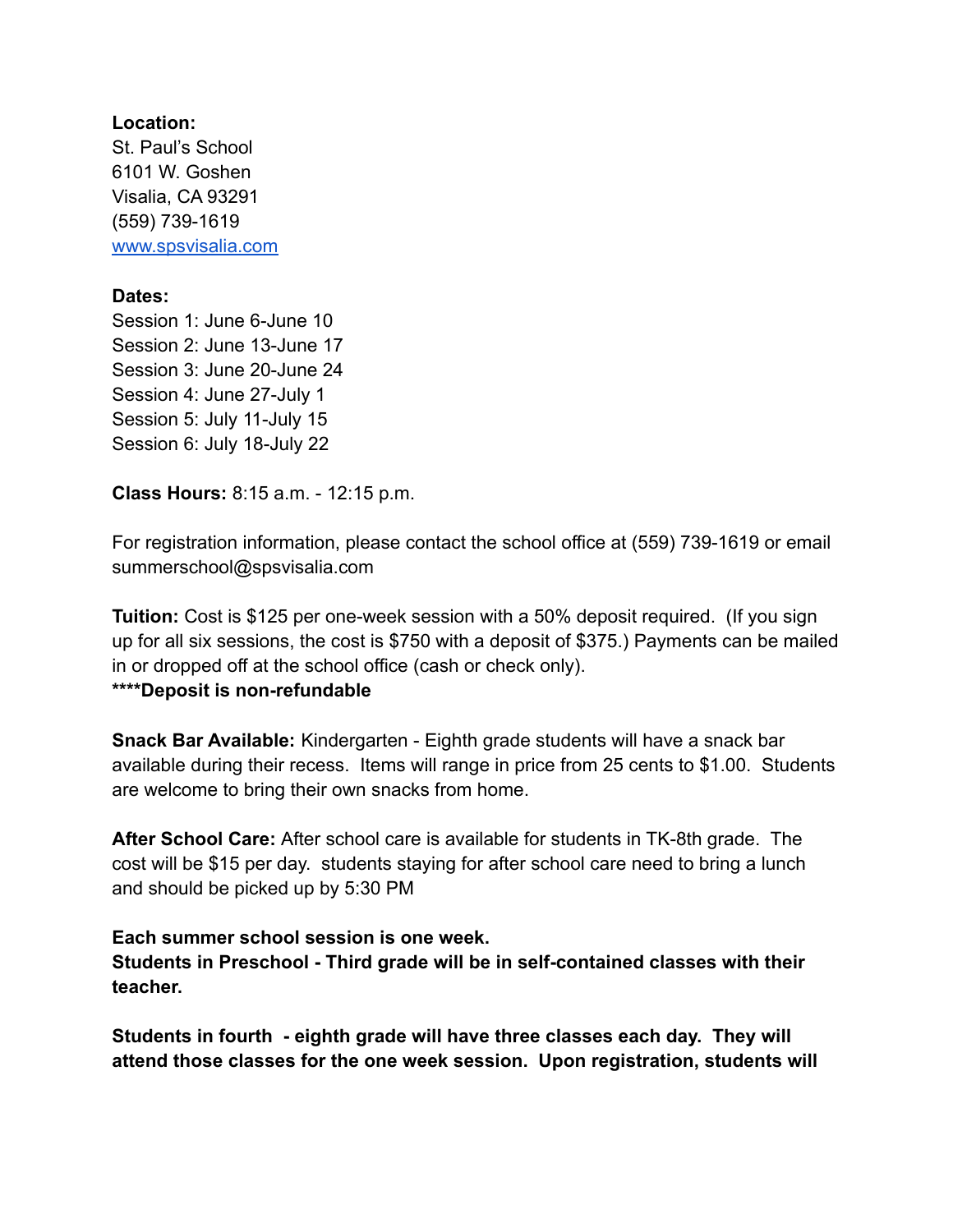**be given a link to choose their classes. Space in each class is limited so class assignments will be made on a first come first served basis.**

### **Class Descriptions Preschool/Pre Kindergarten**

#### **Teachers - Amy Sanchez & Liz Hughes**

**Week 1: Caring and Sharing** - Roses are red, violets are blue, there's nothing sweeter than a friend like you. Each day we will learn something new about ourselves. Join us as we learn to share, play games, and make new friends.

**Week 2: Dinosaurs are Dynamic** - Take a journey back in time as we dig up fascinating facts about dinosaurs. We will make playdough fossils, hunt like an archaeologist, and hatch baby dinosaurs. Join us as we travel back in time together.

**Week 3: Animals! Animals! Circus! Circus!** - Step right up and welcome to the big world of animals that exist inside the circus and all around the world. Join us under the big tent for crafts, games, and more. It's a circus out there!

**Week 4: God Bless America** - America is beautiful! Join us for a week full of stars and stripes. We will make fun crafts and enjoy a picnic at the end of the week.

**Week 5: Let's Go Camping** - Get your sleeping bags and flashlights ready because we are going camping! Join us for a week full of fishing, singing around the campfire and roasting marshmallows. We will have s'more fun if *you* join us!

**Week 6: A Day at the Beach -** Sun, sand, and waves! This week we're heading to the "beach" to explore all things ocean. Don't forget your flip flops and sunscreen, it will be a splashing good time!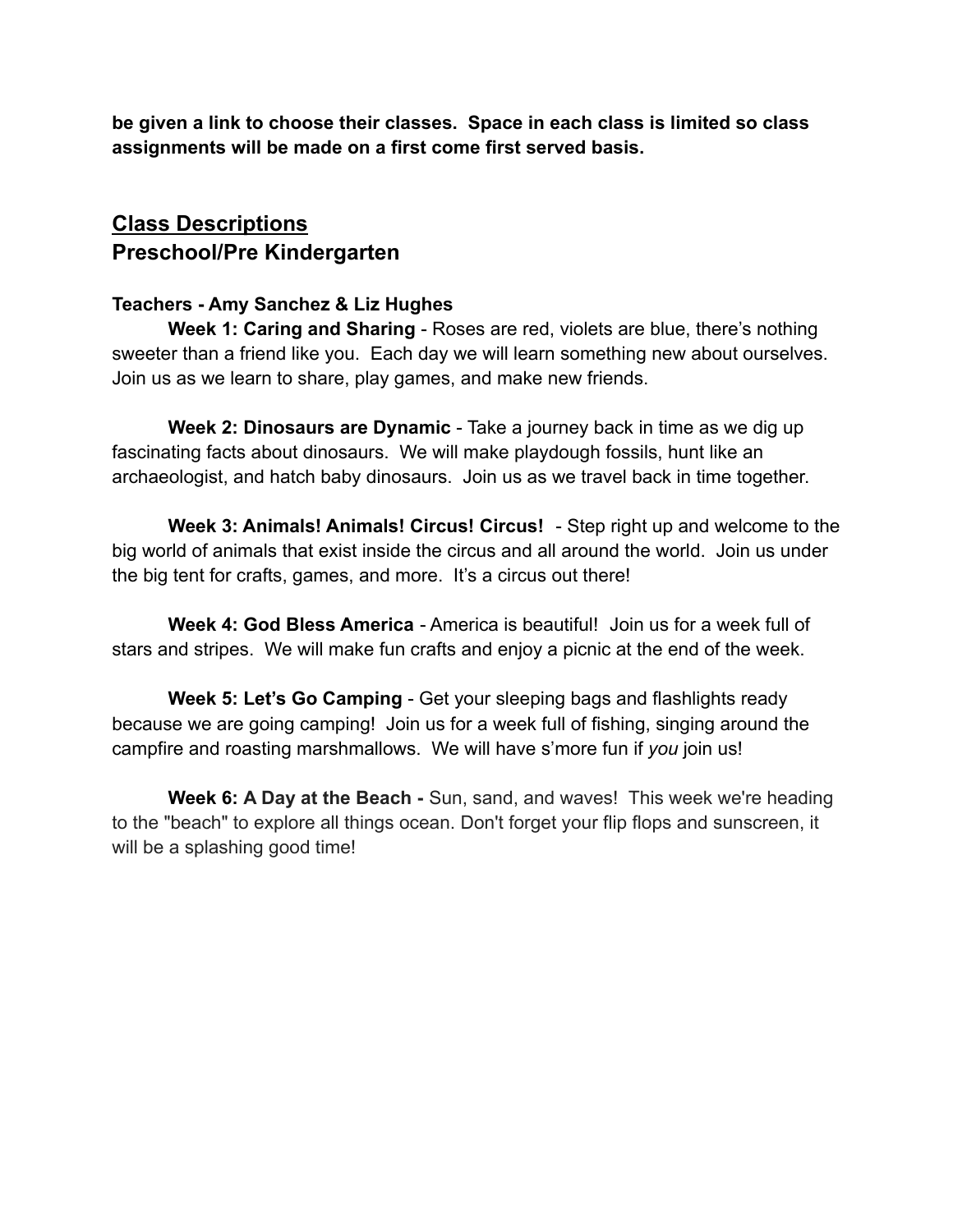#### **Kindergarten - Third Grade**

\*\*\*\*Students in kindergarten - third grade will be assigned to classes according to age. Each class will focus on the same theme each week. Various academic review and enrichment activities will be centered around the weekly theme. We will have stories, games, crafts and more to keep the learning fun and engaging!

#### **Teachers - Mrs. Susan Langley, Miss Leslie Diaz, Mrs. Mikalah Hawkins, Ms. Shelley Phillips, Mrs. Julie Kissick**

Weekly Themes: Week 1: Dinosaurs Week 2: Polar Animals Week 3: Jungle Safari Week 4: Around the World Week 5: Weather Week 6: Fairy Tales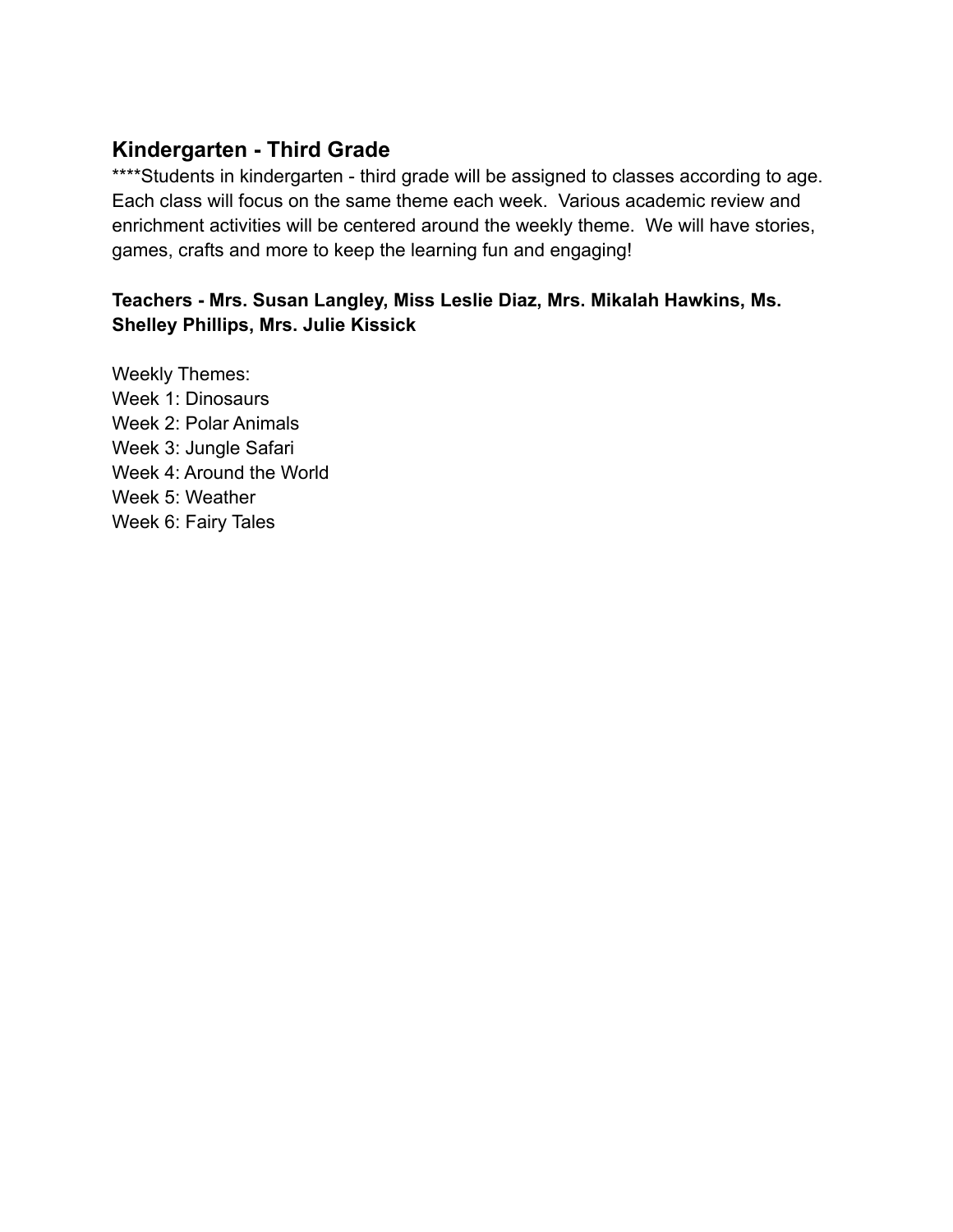#### **Fourth - Eighth Grade:**

#### **Art and Craft Camp - Mrs. Erika Moreno**

Get those creative minds thinking! We will use our imaginations and creativity to make arts and crafts. From Jellyfish wind socks to suncatchers and squirt gun painting, the art and craft options are endless!

#### **Bible Fun - Mr. John Iseman**

#### **Brain Teasers**

Think you're smart? You are bound to be smarter after you spend a week solving puzzles of language, logic, and general knowledge. You will work with classmates and alone to solve brain teasers. Some will be very simple, and some will drive you crazy, but they will all be fun!

#### **Card Game Champions**

Tired of the same old card games? Do you want to learn some new ones that require strategy and great skill? In this class, we will play a different game each day and learn games to share and impress your friends and family.

#### **Chess - Mr. Richard Garoogian**

Learn the fundamentals of Chess. Acquire new strategies and improve the ones you already have.

#### **Claymation - Mrs. Savanah Navarro**

Be your own Tim Burton while you explore the creative and technical process of creating a stop motion film, from character design and development to storyboarding, set design, and video editing culminating in a final clay animation short film.

#### **Comic Writing - Mrs. Malia Matsuo**

#### **Create Your Own Website - Mrs. Malia Matsuo**

#### **Cultural Arts and Crafts - Mrs. Malia Matsuo**

Learn to make arts and crafts from all around the world.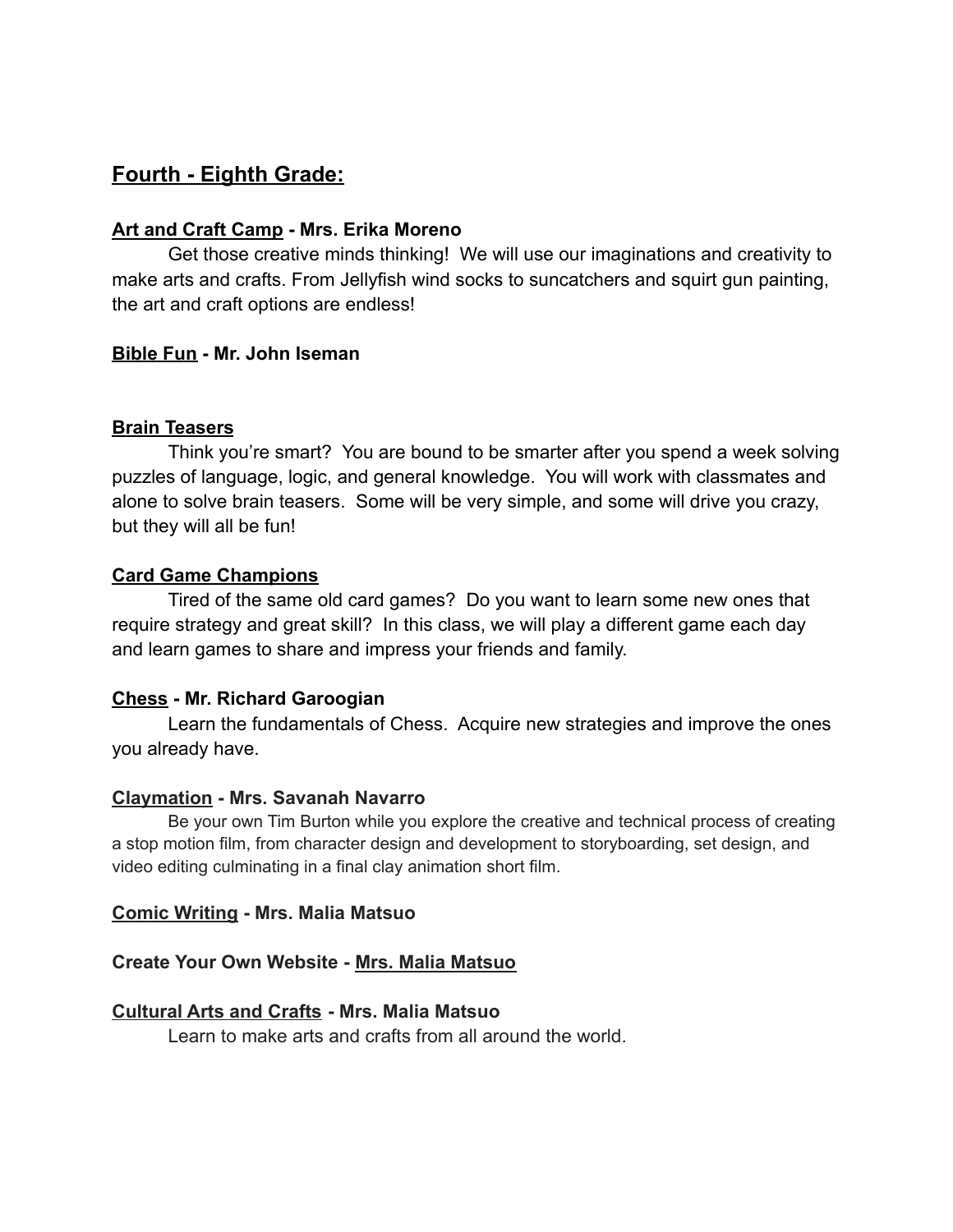#### **Discover Italy - Mrs. Becky Dotta**

We are going on a trip to Italy without leaving Visalia. Come and explore world famous landmarks, traditions, foods, and customs. You may be surprised to be saying a few Italian words by the end of the week. Benvenuto alla festa. Welcome to the party!

#### **Duct Tape Craft - Ms. Rebecca Murrell**

Construct various items such as pencil pouches, purses, bags, and wallets. Look for amazing patterns of duct tape at any craft store or choose from the variety of tapes available in class. Learn checkered and cross patterns. What more can you create?

#### **Egg Drop: Design, Build, and Compete! -**

Can you design and build a HIEPV (High Impact Egg Protection Vehicle) that protects the egg when you drop it from 10 to 20 feet high? Lots of science teachers have their kids do the egg drop project as part of their grade. Here is your chance to get a head start on your knowledge and creativity! FInd out what works and what does not work in this summer workshop.

#### **Engineering - Mrs. Malia Matsuo**

#### **Escape Room Challenge - Mrs. Erika Moreno**

Are you up for a challenge? Each day in the escape room, you will experience different adventures with new challenges. You and your team will have to crack the codes and solve the puzzles to "escape the room." Be ready to use your thinking skills and strategies to beat the time limit. The clock is ticking!

#### **Instrument Making - Mr. Richard Garoogian**

Invent sounds that no one has ever heard before on the instrument that YOU design.

#### **Jewelry Making - Mrs. Puri DeJonge**

Let's start creating. I am so excited to teach you how to make beautiful necklaces, earrings, and friendship bracelets. We will learn all about creating interesting and unique designs. I have a ton of beads to share, but feel free to bring any beads you would like.

#### **Knitting - Mrs. Becky Dotta**

Knitting occupies idle hands. Knitting broadens attention spans. You can knit when you knit or when you stand. You can knit in a car or a plane or a van. Knit outdoors or while watching TV. You can create just about anything once you learn the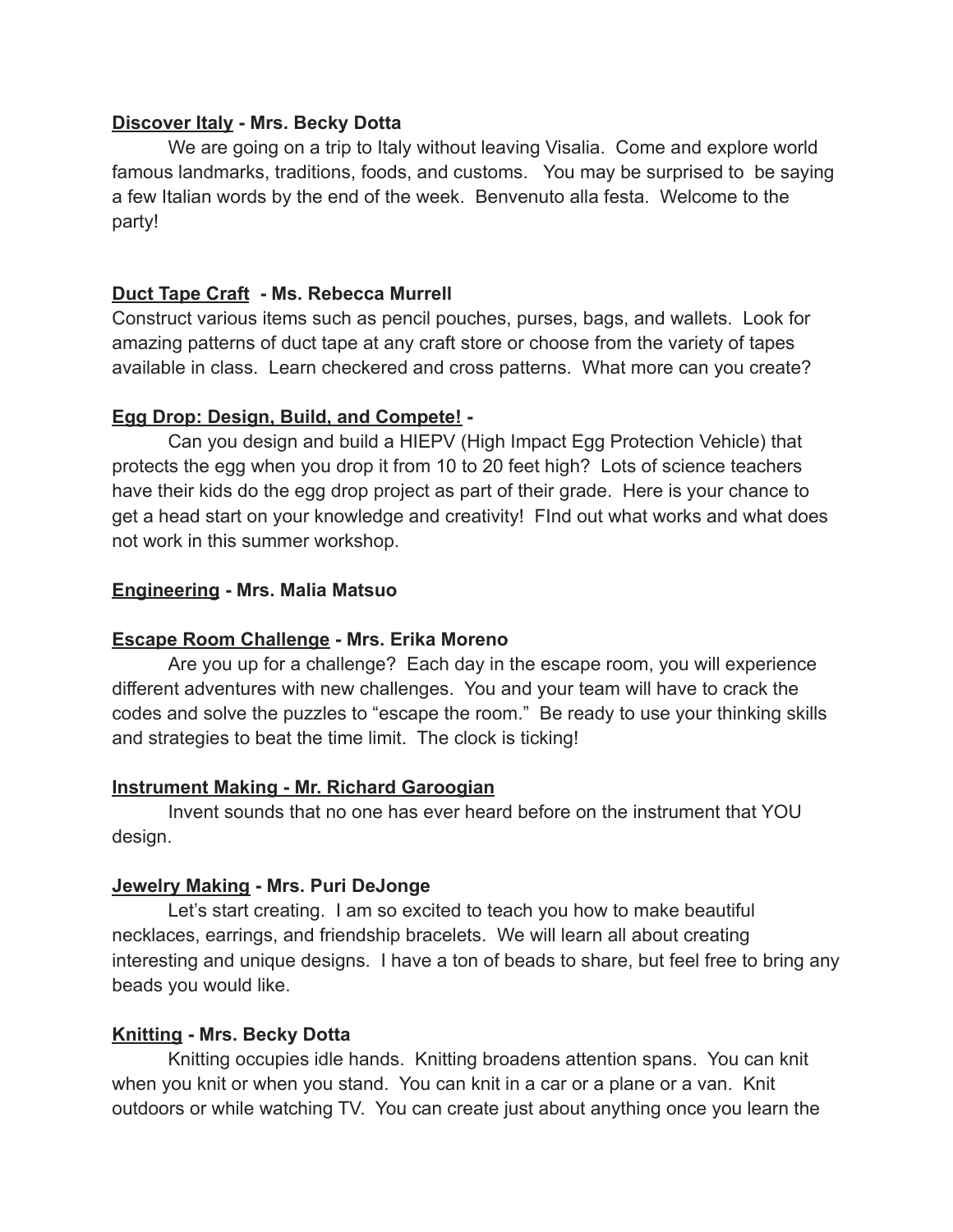basic skills (size 8-10) and a ball of yarn. Be ready to learn a hobby that you will enjoy for years to come.

#### **Outdoor Sports and Games - Mr. Casey Glenn**

Pickelball, Cone Ball Games, Volleyball, Capture the Flag, Badminton, Yard Games, Frisbee Golf, Wiffle Ball and more

#### **Origami - Mrs. Malia Matsuo**

#### **Movie Reviews - Mrs. Malia Matsuo**

#### **Paper Mache - Mrs. Savanah Navarro**

Students will make a variety of paper mache crafts including paper lanterns and masks.

#### **Photography - Mrs. Puri DeJonge**

Do you like taking pictures but they never look like you imagine? Learn the basics about your digital camera and how it operates. Then put your new knowledge to work. We will learn how to take night shots, close-ups, portraits, and how to crop in the camera. Come with a digital camera and a full battery and be ready to shoot some spectacular photos!

#### **Pinatas**

A party just isn't a party without a pinata. Come and make your own festive pinata. Bring your ideas and we will help you design the pinata of your dreams. We will teach you some basic techniques and steps to create your own pinata using a balloon, paper mache, paint, and tissue paper. You will even get to take it home to use at your next party.

#### **Pottery - Mrs. Savanah Navaro**

Students will have the opportunity to make a variety of clay crafts including small sculptures and bowls out of air dry clay.

#### **Puzzle Making - Mrs. Savanah Navarro**

Students will design, create, and solve their very own puzzle!

#### **Shark Tank - Mr. Richard Garoogian**

Let's bring your new ideas to market! Study the history of innovation and then make your own.